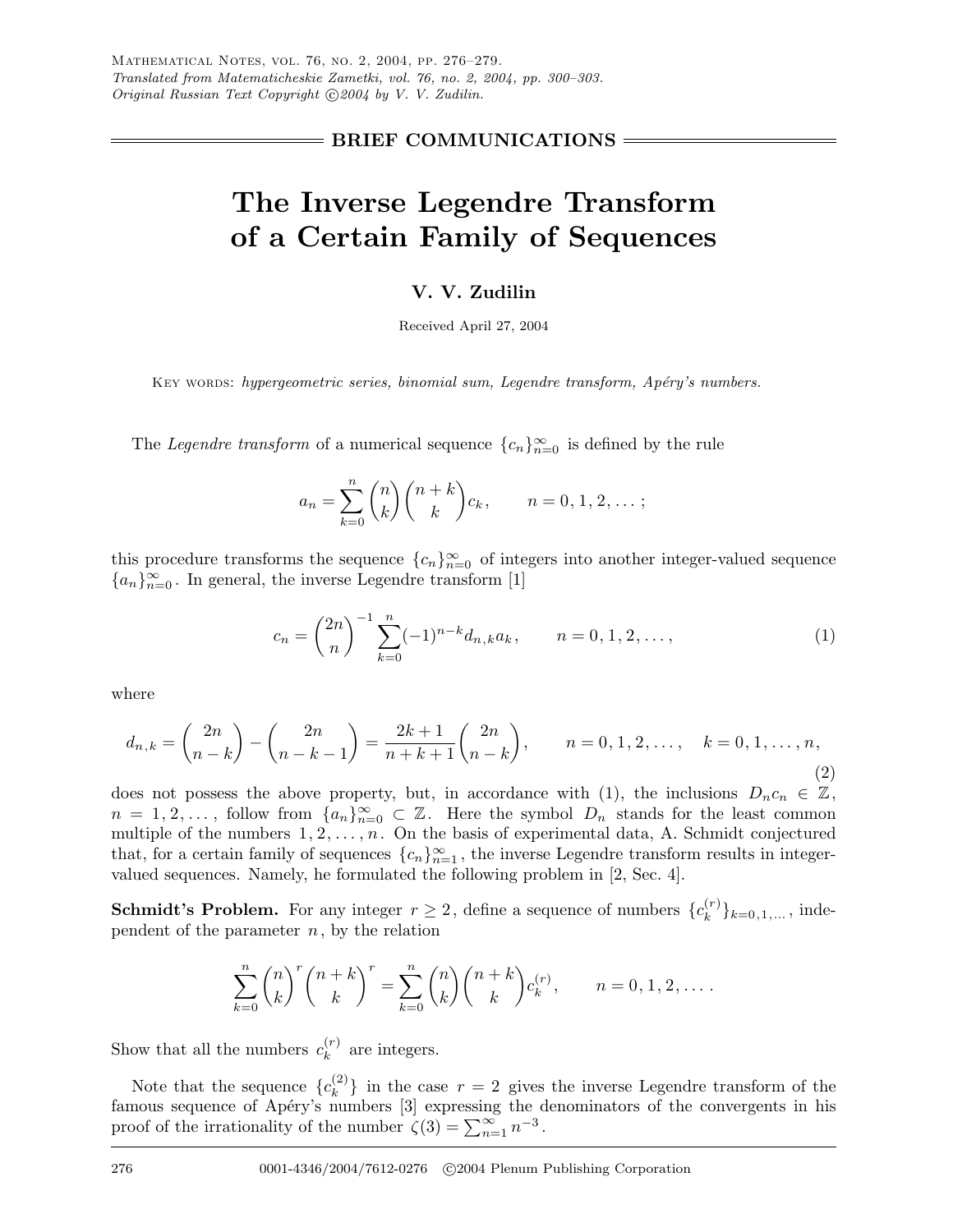The problem was almost immediately solved after its communication by Schmidt himself [1] in the case  $r = 2$  and by Strehl [4] when  $r = 2, 3$ . Namely, the following explicit expressions demonstrating that the corresponding sequences are integer were obtained:

$$
c_k^{(2)} = \sum_{j=0}^k {k \choose j}^3 = \sum_{j=0}^k {k \choose j}^2 {2j \choose k}, \quad c_k^{(3)} = \sum_{j=0}^k {2j \choose j}^2 {k \choose j}^2 {2j \choose k-j}, \qquad k = 0, 1, 2, ....
$$

(The binomial coefficients  $\binom{n}{k}$  are regarded as zero if  $k < 0$  and  $k > n$ .) Schmidt's problem was later formulated in [5, Exercise 114 on p. 256] with an indication that H. Wilf had shown the inclusions  $c_n^{(r)} \in \mathbb{Z}$  for all r, but only for any n not greater than 9.

The present article is aimed at the complete solution of Schmidt's problem; we prove the following explicit formulas for  $c_n^{(r)}$ .

**Theorem.** The numbers  $c_n^{(r)}$  in the statement of Schmidt's problem are indeed, integers. In *particular, for any* s = 1, 2,... *we have the formulas*

$$
c_n^{(2s)} = \sum_{j=0}^n \binom{2j}{j}^{2s-1} \binom{n}{j} \sum_{k_1 \geq \dots \geq k_{s-1} \geq j} \binom{j}{n-k_1} \binom{k_1}{j} \binom{k_1+j}{k_1-j}
$$

$$
\times \binom{2j}{k_{s-1}-j} \prod_{i=2}^{s-1} \binom{2j}{k_{i-1}-k_i} \binom{k_i+j}{k_i-j}^2,
$$

$$
c_n^{(2s+1)} = \sum_{j=0}^n \binom{2j}{j}^{2s} \binom{n}{j}^2 \sum_{k_1 \geq \dots \geq k_{s-1} \geq j} \binom{2j}{n-k_1} \binom{k_1+j}{k_1-j}^2
$$

$$
\times \binom{2j}{k_{s-1}-j} \prod_{i=2}^{s-1} \binom{2j}{k_{i-1}-k_i} \binom{k_i+j}{k_i-j}^2,
$$

*where*  $n = 0, 1, 2, \ldots$ 

**Proof.** Applying the inverse Legendre transform  $(1)$ ,  $(2)$  to the sequence

$$
\sum_{k=0}^{n} {n \choose k}^{r} {n+k \choose k}^{r} = \sum_{k=0}^{n} {2k \choose k}^{r} {n+k \choose n-k}^{r}, \qquad n = 0, 1, 2, ...,
$$

we deduce

$$
c_n^{(r)} = \sum_{j=0}^n \binom{2n}{n}^{-1} \binom{2j}{j}^r t_{n,j}^{(r)}, \qquad n = 0, 1, 2, \dots,
$$
 (3)

where

$$
t_{n,j}^{(r)} = \sum_{k=j}^{n} (-1)^{n-k} d_{n,k} {k+j \choose k-j}^r
$$
  
= 
$$
\sum_{l \ge 0} (-1)^l \frac{2n-2l+1}{2n-l+1} {2n \choose l} {n-l+j \choose n-l-j}^r, \qquad n = 0, 1, 2, ..., \quad j = 0, 1, ..., n. \quad (4)
$$

The latter sum is a particular case of a *terminating* (i.e., containing a finite number of terms) *hypergeometric series*

$$
{}_{r+1}F_r\left(\begin{array}{c} a_0, a_1, \ldots, a_r \\ b_1, \ldots, b_r \end{array} \middle| z \right) = \sum_{l=0}^{\infty} \frac{(a_0)_l (a_1)_l \cdots (a_r)_l}{l! (b_1)_l \cdots (b_r)_l} z^l
$$

MATHEMATICAL NOTES Vol. 76 No. 2 2004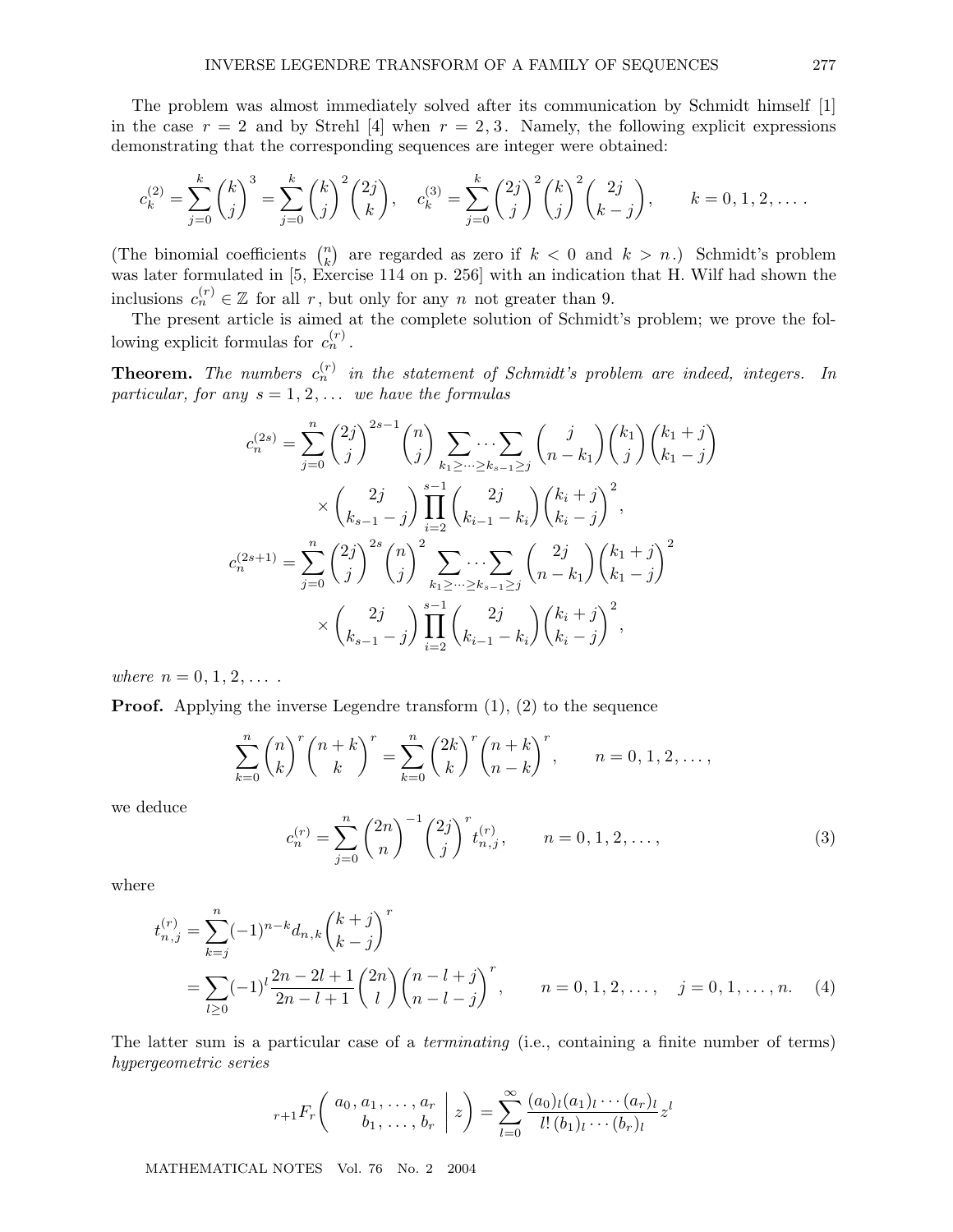for a suitable choice of its parameters; here and below,  $(a)_l$  denotes the Pochhammer symbol:  $(a)_l = a(a+1)\cdots(a+l-1)$  for  $l = 1, 2, \ldots$  and  $(a)_0 = 1$ . The ratio of two consecutive terms of the sum in (4) is equal to

$$
\frac{-(2n+1)+l}{1+l}\cdot\frac{-\frac{1}{2}(2n-1)+l}{-\frac{1}{2}(2n+1)+l}\cdot\left(\frac{-(n-j)+l}{-(n+j)+l}\right)^r;
$$

hence

$$
t_{n,j}^{(r)} = {n+j \choose n-j}^r \cdot {}_{r+1}F_r \left( \begin{array}{c} -(2n+1), -\frac{1}{2}(2n-1), -(n-j), \dots, -(n-j) \\ -\frac{1}{2}(2n+1), -(n+j), \dots, -(n+j) \end{array} \bigg| 1 \right)
$$

is a *very well-poised* hypergeometric series. Therefore, our strategy for proving the theorem is as follows: we apply an appropriate transformation formula to the obtained hypergeometric representation of the quantities (4). The required formula, a multiple generalization of the classical Whipple transformation [6], was established by Andrews in [7]. Making the passage  $q \to 1$  in [7, Theorem 4, we find that *for*  $s \geq 1$  *and* m *a non-negative integer* 

$$
2s+3F_{2s+2}\left(a, 1+\frac{1}{2}a, b_1, c_1, \dots, b_s, c_s, -m \atop \frac{1}{2}a, 1+a-b_1, 1+a-c_1, \dots, 1+a-b_s, 1+a-c_s, 1+a+m \mid 1\right)
$$
  
= 
$$
\frac{(1+a)_m(1+a-b_s-c_s)_m}{(1+a-b_s)_m(1+a-c_s)_m} \sum_{l_1 \geq 0} \sum_{l_2 \geq 0} \dots \sum_{l_{s-1} \geq 0} \frac{(-m)_{l_1+\dots+l_{s-1}}}{(b_s+c_s-a-m)_{l_1+\dots+l_{s-1}}} \times \prod_{i=1}^{s-1} \frac{(1+a-b_i-c_i)_{l_i}(b_{i+1})_{l_1+\dots+l_i}(c_{i+1})_{l_1+\dots+l_i}}{l_i!(1+a-b_i)_{l_1+\dots+l_i}(1+a-c_i)_{l_1+\dots+l_i}}.
$$
(5)

If  $r = 2s + 1$ , then we set  $a = -(2n + 1)$  and  $b_1 = c_1 = \cdots = b_s = c_s = -m = -(n - j)$  in (5) to obtain

$$
t_{n,j}^{(2s+1)} = {n+j \choose n-j}^{2s-2} \frac{(2n)!}{(3j-n)!(n-j)!^3} \sum_{l_1,\ldots,l_{s-1}\geq 0} \frac{(-1)^{l_1+\cdots+l_{s-1}}(-(n-j))_{l_1+\cdots+l_{s-1}}}{(3j-n+1)_{l_1+\cdots+l_{s-1}}} \\
\times \prod_{i=1}^{s-1} {2j \choose l_i} \left(\frac{(-(n-j))_{l_1+\cdots+l_i}}{(-(n+j))_{l_1+\cdots+l_i}}\right)^2 \\
= \frac{(2n)!}{(2j)!(n-j)!^2} \sum_{l_1,\ldots,l_{s-1}\geq 0} \left(\frac{2j}{n-l_1-\cdots-l_{s-1}-j}\right) \prod_{i=1}^{s-1} {2j \choose l_i} {n-l_1-\cdots-l_i+j \choose n-l_1-\cdots-l_i-j}^2.
$$

If  $r = 2s$ , apply formula (5) taking  $a = -(2n + 1)$ ,  $b_1 = (a + 1)/2 = -n$  and  $c_1 = b_2 = \cdots$  $b_s = c_s = -m = -(n-j)$ :

$$
t_{n,j}^{(2s)} = {n+j \choose n-j}^{2s-3} \frac{(2n)!}{(3j-n)!(n-j)!^3} \sum_{l_1,\ldots,l_{s-1}\geq 0} \cdots \sum_{(3j-n+1)l_1+\cdots+l_{s-1}} \frac{(-1)^{l_1+\cdots+l_{s-1}}(-(n-j))_{l_1+\cdots+l_{s-1}}}{(3j-n+1)_{l_1+\cdots+l_{s-1}}} \\
\times {j \choose l_1} \frac{(-(n-j))_{l_1}}{(-n)_{l_1}} \frac{(-(n-j))_{l_1}}{((-n+j))_{l_1}} \prod_{i=2}^{s-1} {2j \choose l_i} \left(\frac{(-(n-j))_{l_1+\cdots+l_i}}{(-(n+j))_{l_1+\cdots+l_i}}\right)^2 \\
= \frac{(2n)!j!}{n!(n-j)!(2j)!} \sum_{l_1,\ldots,l_{s-1}\geq 0} \binom{2j}{n-l_1-\cdots-l_{s-1}-j} \\
\times {j \choose l_1} {n-l_1 \choose j} {n-l_1+j \choose n-l_1-j} \prod_{i=2}^{s-1} {2j \choose l_i} {n-l_1-\cdots-l_i+j \choose n-l_1-\cdots-l_{i-j}}^2.
$$

Substituting the resulted expressions into (3) completes the proof of the theorem.  $\Box$